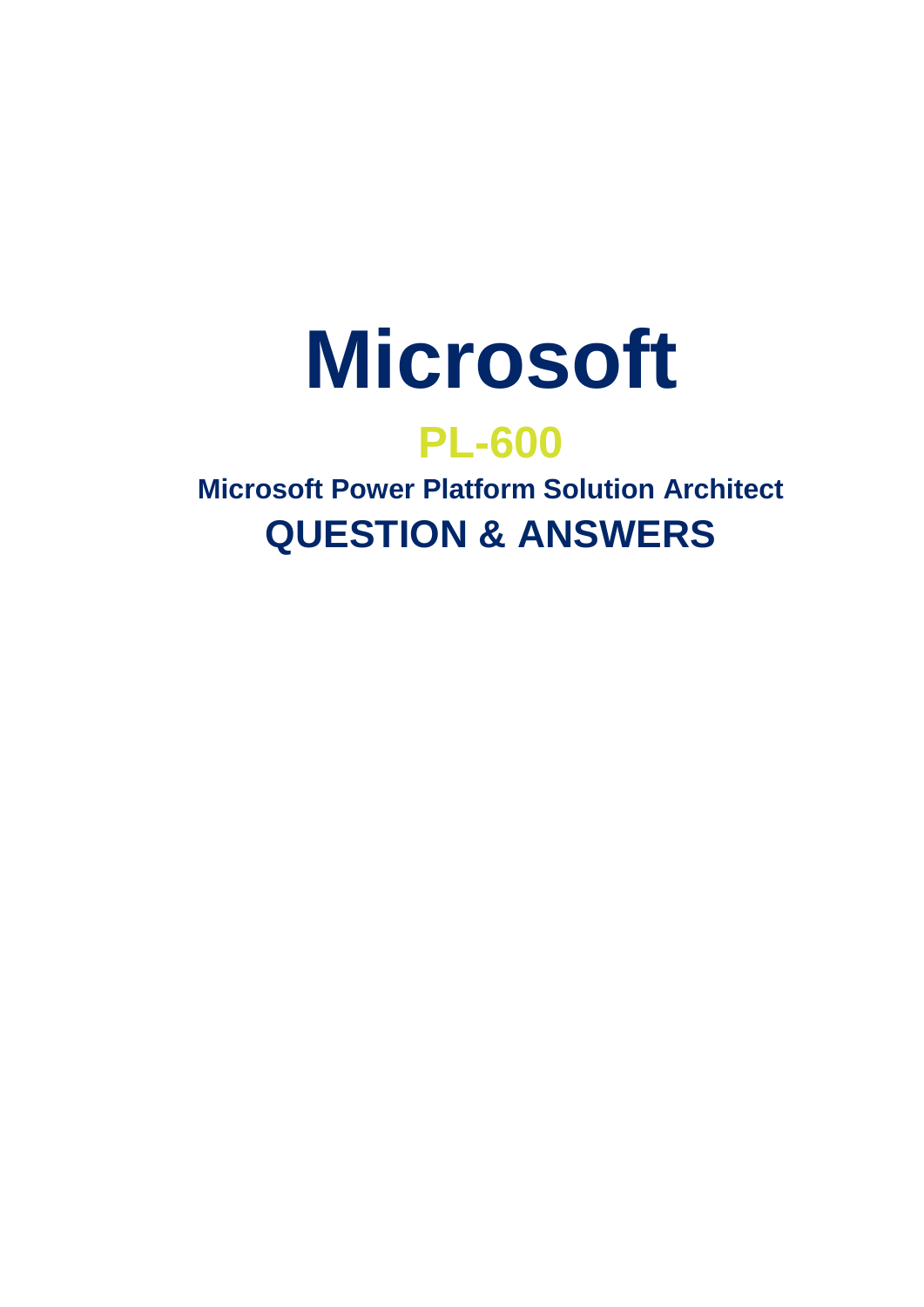## **QUESTION** 1

You are designing a Power Platform solution.

The company wants its development team to adopt the construction of repeatable components for its implementation team to reuse on different entities and forms.

You need to recommend a technology that meets these requirements.

Which technology would you recommend the developers adopt to assist the implementation team?

- A. JavaScript
- B. Power Apps Component Framework control
- C. Web resource
- **D.** Canvas app

# **Correct Answer:** B

## **Explanation**

## **Explanation/Reference:**

Explanation:

Power Apps component framework empowers professional developers and app makers to create code components for model-driven and canvas apps (public preview) to provide enhanced user experience for the users to work with data on forms, views, and dashboards.

Reference:

https://docs.microsoft.com/en-us/powerapps/developer/component-framework/overview

## **QUESTION** 2

You need to recommend a solution for creating the initial inspection checklists.

What should you recommend?

- A. Power Apps Maker portal
- B. Dataverse for Teams
- C. Power Apps Studio
- **D.** Data Migration utility

# **Correct Answer:** B

## **Explanation**

## **Explanation/Reference:**

Explanation:

Scenario: Standardized checklists must be stored in the solution for use by inspectors. A copy must be created when a new inspection is initiated.

Dataverse for Teams – built on Microsoft Dataverse – provides relational data storage, rich data types, enterprise-grade governance, and one-click solution deployment to the Microsoft Teams app store.

Dataverse for teams table creation has all of the things that are great about Microsoft Lists, without the major downsides.

Reference: https://docs.microsoft.com/en-us/powerapps/teams/create-table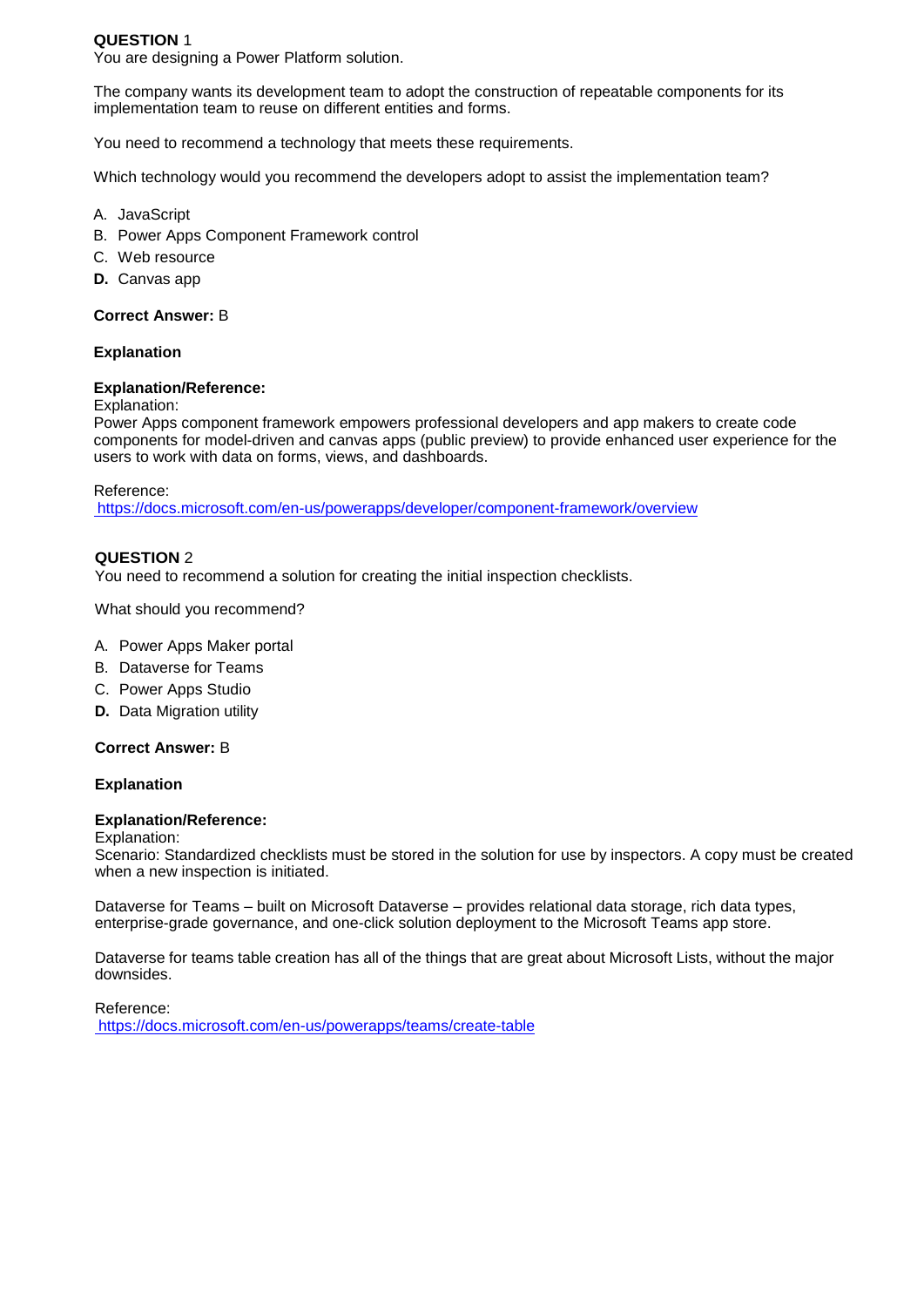## **QUESTION** 3

A company has a list of contacts in a Microsoft Excel file. The company wants to load the contact information into a Power Platform solution.

You need to recommend a data-loadingsolution.

What should you recommend?

- A. Use the Excel Template feature.
- B. Add to an existing list of contacts in a static worksheet.
- C. Use the import from Excel feature.

## **Correct Answer:** A

## **QUESTION** 4

A company has a Power Platform environment that connects to a third-party marketing application.

The company reports that the data in the Power Platform lead table does not match data from the marketing

application.

Issues include:

- The owner data in the lead table and the third-party application do not match.
- The Topic column has more information than the related record from the marketing application.
- **There are differences in how telephone numbers are formatted.**

You need to determine which processes are causing the issues.

Which three processes may be causing the differences observed? Each correct answer presents a complete solution.

**NOTE:** Each correct selection is worth one point.

- A. Dataflow
- B. Business rule
- C. Classic workflow
- D. Power Automate cloud flow
- **E.** Duplicate detection rule

## **Correct Answer:** ABC

## **Explanation**

## **Explanation/Reference:**

#### Explanation:

A: With advanced data preparation available in Power Apps, you can create a collection of data called a dataflow, which you can then use to connect with business data from various sources, clean the data, transform it, and then load it to Microsoft Dataverse or your organization's Azure Data Lake Gen2 storage account.

B: By combining conditions and actions, you can do any of the following with business rules:

- Set column values
- **Clear column values**
- Set column requirement levels
- Show or hide columns
- **Enable or disable columns**
- Validate data and show error messages
- **Create business recommendations based on business intelligence.**